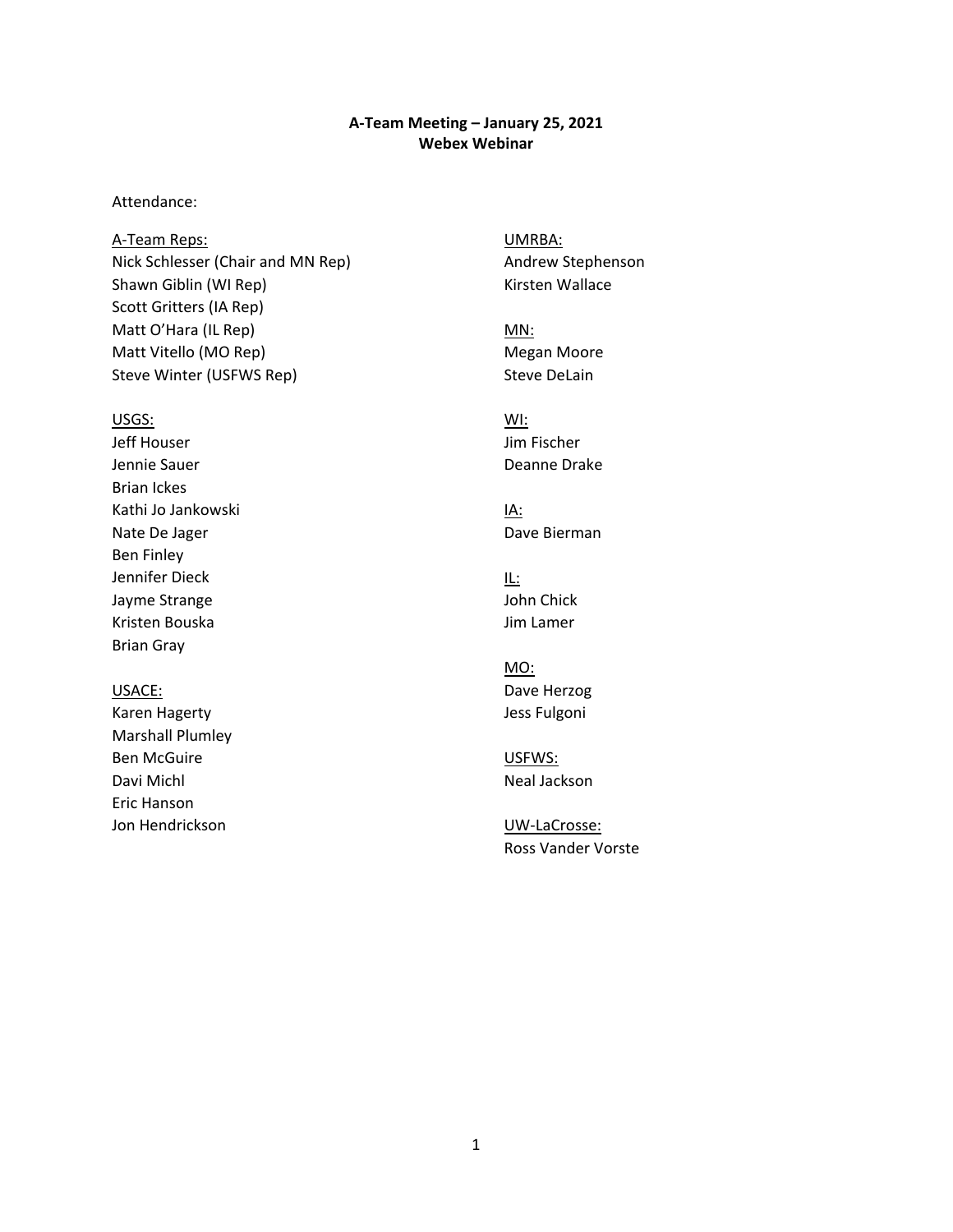Introduction and Roll Call, Nick Schlesser

Time, place, and type of next meeting and approval of Oct 2020 A-Team meeting minutes

Next meeting will be webinar with date determined by Doodle Poll in March. Meeting will avoid overlapping with MRRC.

 Motion to approve minutes made by Matt Vitello and Scott Gritters (second) passed with unanimous approval.

### Charter

Nick Schlesser – Steve Winter forwarded comments to us (see below)

 "Hey folks - I wanted to pass on to you some thoughts from my refuge's leadership regarding responsibility #6 in the draft A-team charter - "Ensure that perspectives of interested stakeholders and members of the public are addressed by the team at its regularly scheduled meetings."

 to the larger UMRCC first before filtering down to A-team. I don't think an A-team meeting is an appropriate venue for public comment and input. Also, don't think it It seems to me that the perspectives of members of the public should be presented would be the A-teams responsibility to "address" the perspectives of interested stakeholders and members of the public. The A-team might "consider" outside perspectives and make recommendations, but its UMRRCCs role to "address" outside perspectives."

Steve would like to see #6 Amended to reflect the concerns of the Refuge

Jennie Sauer – This was changed in the draft based on the survey by Andrew

-the emphasis is meant to be on "perspectives of" not on public participation

Andrew Stephenson – perhaps use "considered:" instead of "addressed"

- This change would address Steve's concerns

Andrew Stephenson and Matt Vitello – move #7 down to the serving roles section

Karen Hagerty – Keep Adaptive

Karen Hagerty and Kirsten Wallace – remove "thes"

Jennie Sauer – Just be specific in this document.

Steve Winter, Matt O'Hara, Nick Schlesser – No other comments .

Matt Vitello – Lean towards approval as annotated

Scott Gritters – Motion to approve as annotated with Matt Vitello second and unanimous approval.

 Nick Schlesser – I will get changes made and get the document to Andrew ASAP (see bottom of minutes for update as concerns were raised after the meeting.)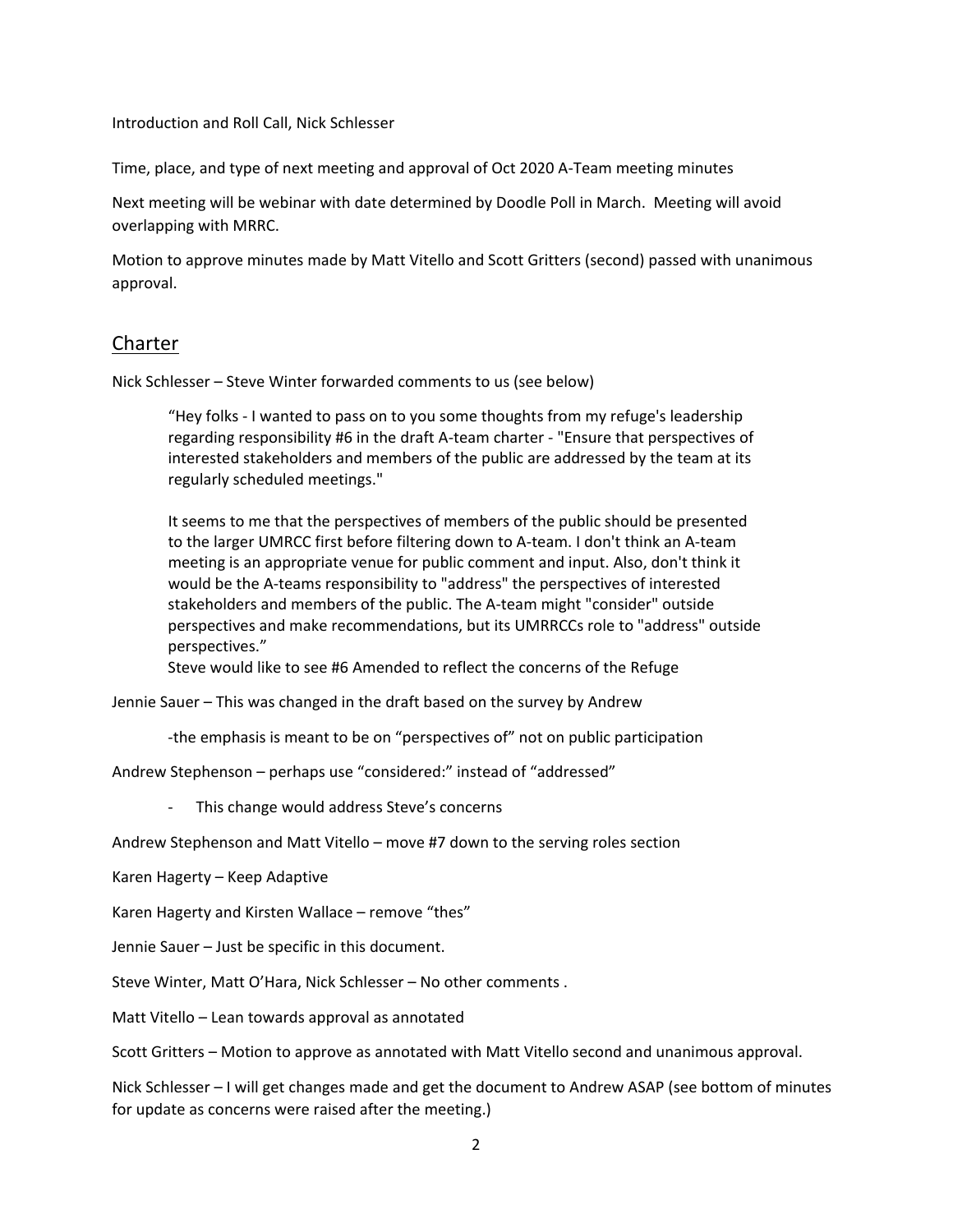## UMRR Update from Marshall Plumley



Marshall Plumley – Will provide slides to Nick (see embedded PDF above)

- First want to take a minute to reflect on accomplishments during such a challangeing year

### FY 2020 Reflections

### UMRR Program

- Partnership
	- $\triangleright$  Statements of UMRS Significance
	- 2015 2025 Strategic and Operational Plan Review
	- **2022 Report to Congress**
	- > 2013 UMRR Joint Charter Review
		- □ HREP Guidance Documents
		- A Team Roles and Responsibilities
- • FY 20 represented the 6 th out of the last seven years we have had full funding for the Program. For the 3 rd consecutive year we have executed 98% or better. Despite 2019 flood, 2019 govt shutdown, COVID.

### **HREP**

- Completed feasibility for one project
- Initiated design on two projects
- Completed design on four projects
- Initiate construction on three projects
- Completed a construction stage on two projects
- Continue construction on eight projects
- These projects represent an additional 65,000 acres of habitat
- Restoration potential over the next 10 years.
- Completion of the Identification and Selection of the Next
- Generation of HREP Projects. Utilizing the recently completed
- HNA II, that was co led by the USGS, US F&W Service and the
- Corps, the River Teams identified and developed 16 Projects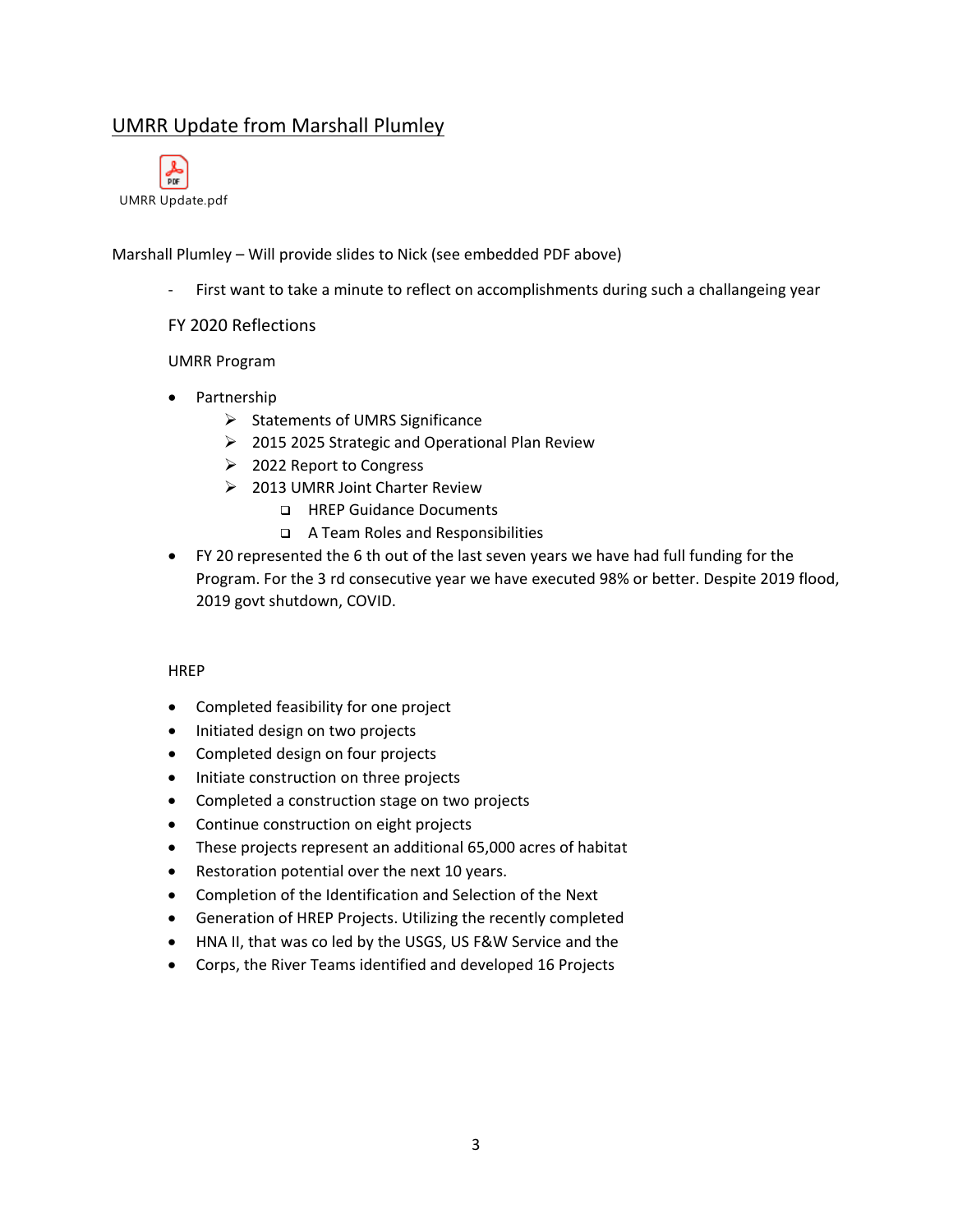LTRM

- Continued our baseline data collection and analysis of fisheries, aquatic vegetation and water quality resources across the system and made it publicly available. This occurred despite numerous challenges related to COVID.
- Completed the decadal Land Cover/Land Use imagery collection.
- Furthered program integration through active participation of LTRM staff on HREP study teams as well as through broader participation of HREP practitioners in the bi annual science meetings to identify and prioritize science proposals for FY 20.
- Draft of the 3 rd Status and Trends Report which will provide invaluable insight to the Program, partners and the UMRS. Additionally, this document is foundational to the 2022 Report to Congress

FY21 Plan of Work



# **FY21 PLAN OF WORK**

|                                                                                                                                                                                          | <b>Budget</b>                                                                             |
|------------------------------------------------------------------------------------------------------------------------------------------------------------------------------------------|-------------------------------------------------------------------------------------------|
| <b>TOTAL FY21 Program</b><br><b>Regional Administration and Program Efforts</b><br>Regional Management<br>Program Database<br>Program Support Contract (UMRBA)<br><b>Public Outreach</b> | \$33,170,000<br>1,250,000<br><del>₩₩₩₩</del><br>1,000,000<br>100,000<br>100,000<br>50,000 |
| <b>Regional Science and Monitoring</b><br>LTRM (Base Monitoring)<br>UMRR Regional Science In Support Rehabilitation/Mgmt.<br>(MIPR's, Contracts, and Labor)                              | \$10,400,000<br>\$5,000,000<br>\$ 3.800,000                                               |
| UMRR Regional (Integration, Adapt. Mgmt.)<br><b>Habitat Evaluation</b><br>(split between MVS, MVR, MVP)<br><b>Report to Congress</b>                                                     | 200,000<br>$\breve{\$}$<br>1,125,000<br>275,000                                           |
| District Habitat Rehabilitation Efforts<br>(Planning and Construction)                                                                                                                   | \$21,520,000                                                                              |
| <b>Rock Island District</b><br>St. Louis District<br>St. Paul District<br>Model Cert.                                                                                                    | 7.020.000<br>7.125,000<br>\$<br>7,275,000<br>100,000                                      |
| <b>Upper Mississippi</b><br><b>River Restoration</b><br>Leading-Innovating-Partnering                                                                                                    |                                                                                           |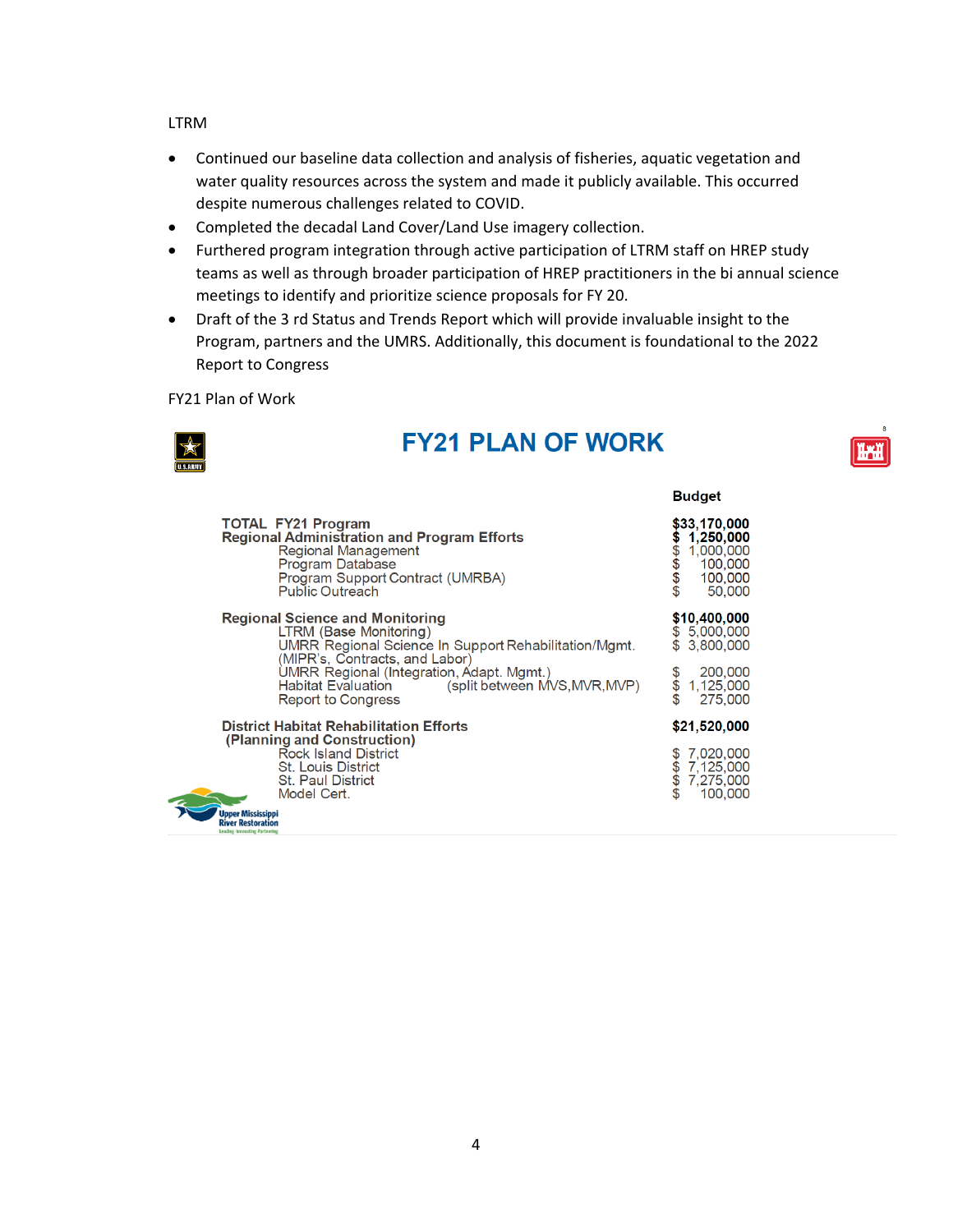#### Upper Mississippi Restoration Program



# **MISSISSIPPI RIVER RESTORATION PROGRAM**



| <b>Execution:</b>                                                                                                                                                                                                                                                                                 | <b>HREP Design/Construction:</b>                                                                                                                                                                                                                            |
|---------------------------------------------------------------------------------------------------------------------------------------------------------------------------------------------------------------------------------------------------------------------------------------------------|-------------------------------------------------------------------------------------------------------------------------------------------------------------------------------------------------------------------------------------------------------------|
| • WRDA 2020 \$55,000,000 authorization                                                                                                                                                                                                                                                            | • Harpers Repair (MVP) – BCOES sign-off late-Jan                                                                                                                                                                                                            |
| • FY 21 Program - \$33,170,000/\$10,210,113                                                                                                                                                                                                                                                       | • McGregor Lake (MVP) – Construction will resume in spring<br>30.7%<br>• Conway Lake (MVP) – Construction physically complete                                                                                                                               |
| • FY 21 Regional Program - \$2,950,000/\$631,774                                                                                                                                                                                                                                                  | • Keithsburg Stage II (MVR) – PDT addressing 100% review<br>21.4%<br>comments                                                                                                                                                                               |
| • FY 21 MVP HREP - \$7,275,000/\$766,898                                                                                                                                                                                                                                                          | • Steamboat Stage I (MVR) – VE scan scheduled for Jan 15th<br>10.5%                                                                                                                                                                                         |
| • FY 21 MVR HREP - \$7,020,000/\$993,670                                                                                                                                                                                                                                                          | • Crain's Island (MVS) – Ongoing construction (photo)<br>13.3%                                                                                                                                                                                              |
| • FY 21 MVS HREP - \$7,125,000/1,490,050                                                                                                                                                                                                                                                          | • Clarence Cannon (MVS) - Ongoing construction (photo)<br>20.9%                                                                                                                                                                                             |
| • FY 21 LTRM - \$8,800,000/\$6,327,721                                                                                                                                                                                                                                                            | • Ted Shanks (MVS) – Reforestation (photo)<br>71.9%                                                                                                                                                                                                         |
| <b>HREP Feasibility:</b><br>Lower Pool 10 (MVP) – Preparing for TSP Milestone<br>meeting (Feb)<br>Steamboat (MVR) – Final approval routing for<br>signatures at MVD<br>Lower Pool 13 & Green Island (MVR) – started DQC<br>review of Chapters 1-3<br>West Alton Islands (MVS) - Planning charette | LTRM:<br>• FY21 LTRM SOW and budget development complete,<br>funded<br>• FY 21 UMRR Science in Support of Restoration &<br>Monitoring SOW first increment funded<br>• FY21 UMRR LTRM biennial component meeting will<br>be held remotely, dates 30-31 March |
| scheduled for January & February 2021<br>Oakwood Bottoms (MVS) - Final Draft Report<br>Submitted to MVD for approval 4 Dec                                                                                                                                                                        |                                                                                                                                                                                                                                                             |

### Marshall Plumley -

- Harpers repair not a normally budgeted activity
	- o We are working through this
- Conway is ahead of schedule
- 2021 a big year for project completion 2-3
- Steamboat may be into construction in place of Keithsburg if there are problems
- Huron Island 2<sup>nd</sup> round of aquatic vegetation planting completed.

Karen Hagerty-

- Slides will be presented at UMRR-CC
- Overflow money from Science fund
	- 1. Stable states –Standalone piece of Danelle Larson's proposal
	- 2. 2-4 funding people through their proposals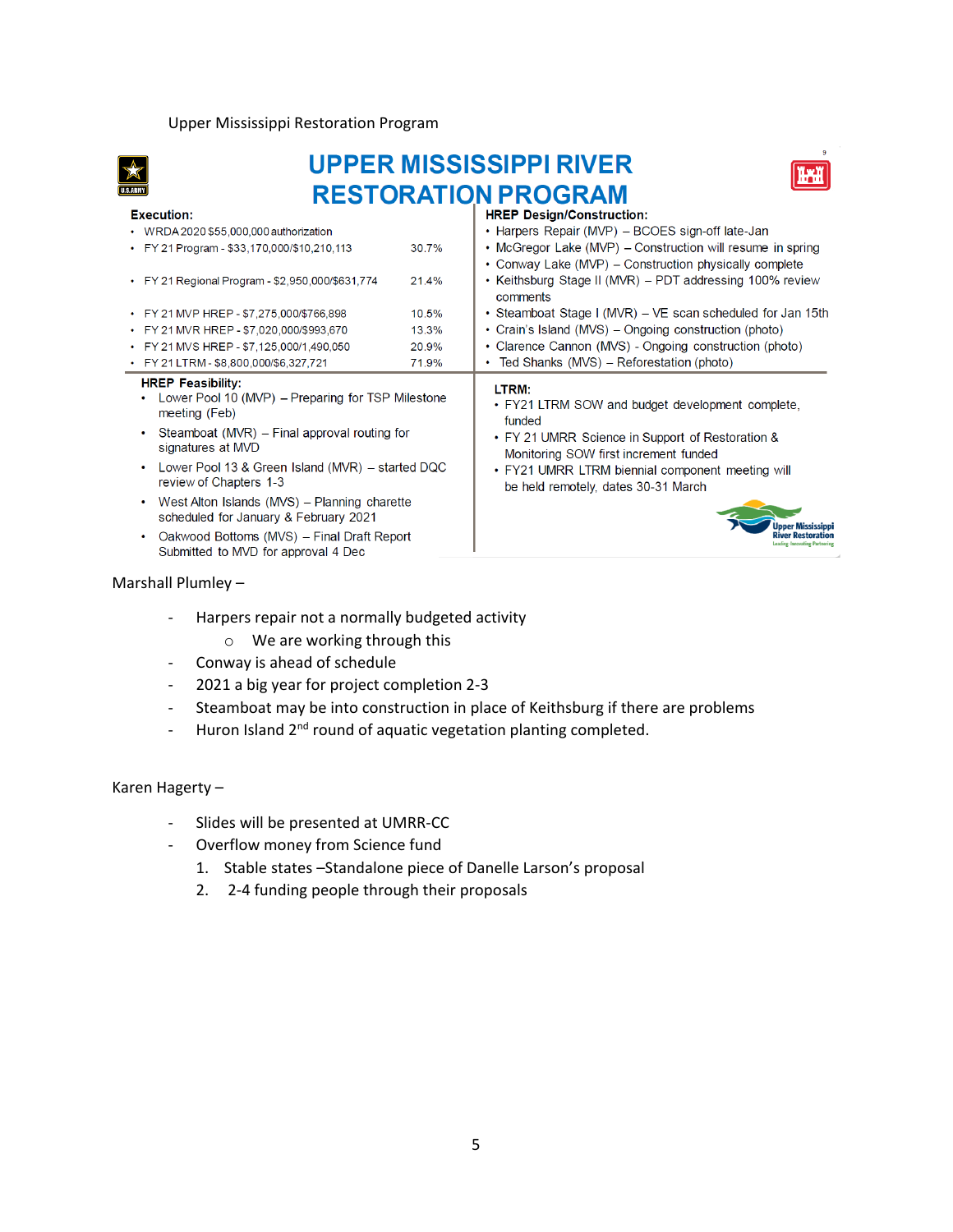## WRDA 2020 Update from Marshall Plumley



# **2020 CHANGES TO UMRR**



SEC. 308. UPPER MISSISSIPPI RIVER SYSTEM ENVIRONMENTAL **MANAGEMENT PROGRAM.**  Section 1103(e) of the Water Resources Development Act of 1986 (33 U.S.C. 652(e)) is amended-(1) in paragraph (3), by striking "\$22,750,000" and inserting "\$40,000,000"; and (2) in paragraph **(4),** by striking "\$10,420,000" and inserting "\$15,000,000".

# **HREP \$40,000,000** + **LTRM \$15,000,000**

**\$55,000,000** 



~~ <sup>~</sup>**J Upper Mississippi River Restoration**<br>Leading-Innovating-Partnering

LTRM Implementation Planning

- Opportunity to address currently unmet information needs for the
- UMRS and further integration of the UMRR Program elements.
- UMRR Management Team discussions.
- A process analogous to what was done for previous strategic plans.
- We will seek the UMRR CC' guidance in assembling that group.
- Facilitation.
- We intend to introduce this idea to the UMRR CC in February.

### Marshall Plumley-

- Only brought 2 slides for 45 minutes so hoping for conversation
- WRDA passed after being stuck in with omnibus appropriations and COVID relief
- Raises authorized amount for program to \$55 million
- Authorization is NOT appropriation
- - Change does present an opportunity to think about what a more robust program looks like
	- 1. What needs are not met?
	- 2. What would make LTRM and the program as a whole more effective?
- - Important to note that the overall pie of natural resources funding hasn't increased. We just "might" have a chance at a bigger piece of pie.
- Want to stress that we need to temper expectations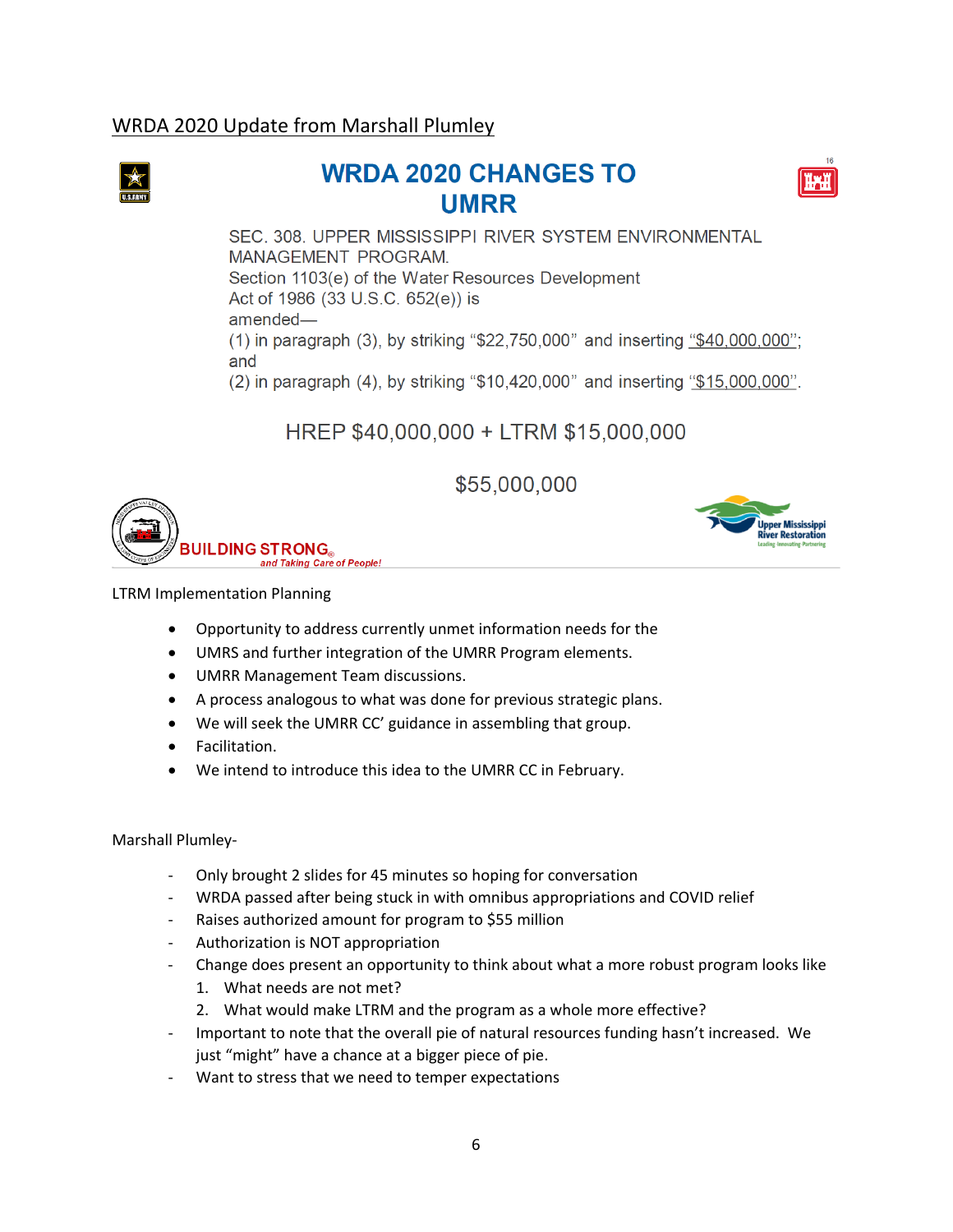- Because of the potential magnitude of change and our partnership assessment of needs is important
	- 1. Process likely to be similar to strategic plans
- Will be seeking facilitation similar to the 2010-2014 LTRM plan

Jeff Houser –

- - Discussed several facilitators one facilitator suggested thinking about what impact you want to have and think backward from that
- We are not revising the 2015-2025 strategic plan we are filling in under it

Jennie Sauer – That was very helpful background information

 Karen Hagerty – this represents a big opportunity and having plans in place makes competition for money more effective for example LiDAR

Andrew Stephenson – we have a head start in discussion due to strategic planning we have in place

- Brian Stendquist (MNDNR) is a potential facilitator

Marshall Plumley – If you have other facilitator recommendations let me know.

Matt Vitello - The Macroinvertebrate discussion dovetails into this one nicely.

 Scott Gritters – I am an antiplanner. Concerned about cost of new planning. Can we look at existing plans for unmet goals and objectives/components etc.

Marshall Plumley – Great suggestion to mine other documents

Matt O'Hara – I agree with Scottie we have planned for times with flush funds before

Jennie Sauer – When talking to facilitators brought up many planning documents, new objectives, changing old objectives etc. All must be considered

Karen Hagerty – We have collected a lot of data we couldn't analyze and have an opportunity here

Andrew Stephenson – Recent meeting produced summaries of older documents that show needs etc.

 Megan Moore – Noted as a sidea potential floodplain forest compenent that Jeff Houser indicated he approach to potential funds. had on his list. I also agree with other states and appreciate Marshalls comments slowing down the

 Dave Herzog – Bodes well for consistency and continuity of whole group now and in the past that put us in this position.

Jeff Houser – We just completed what I was going to cover in my agenda slot.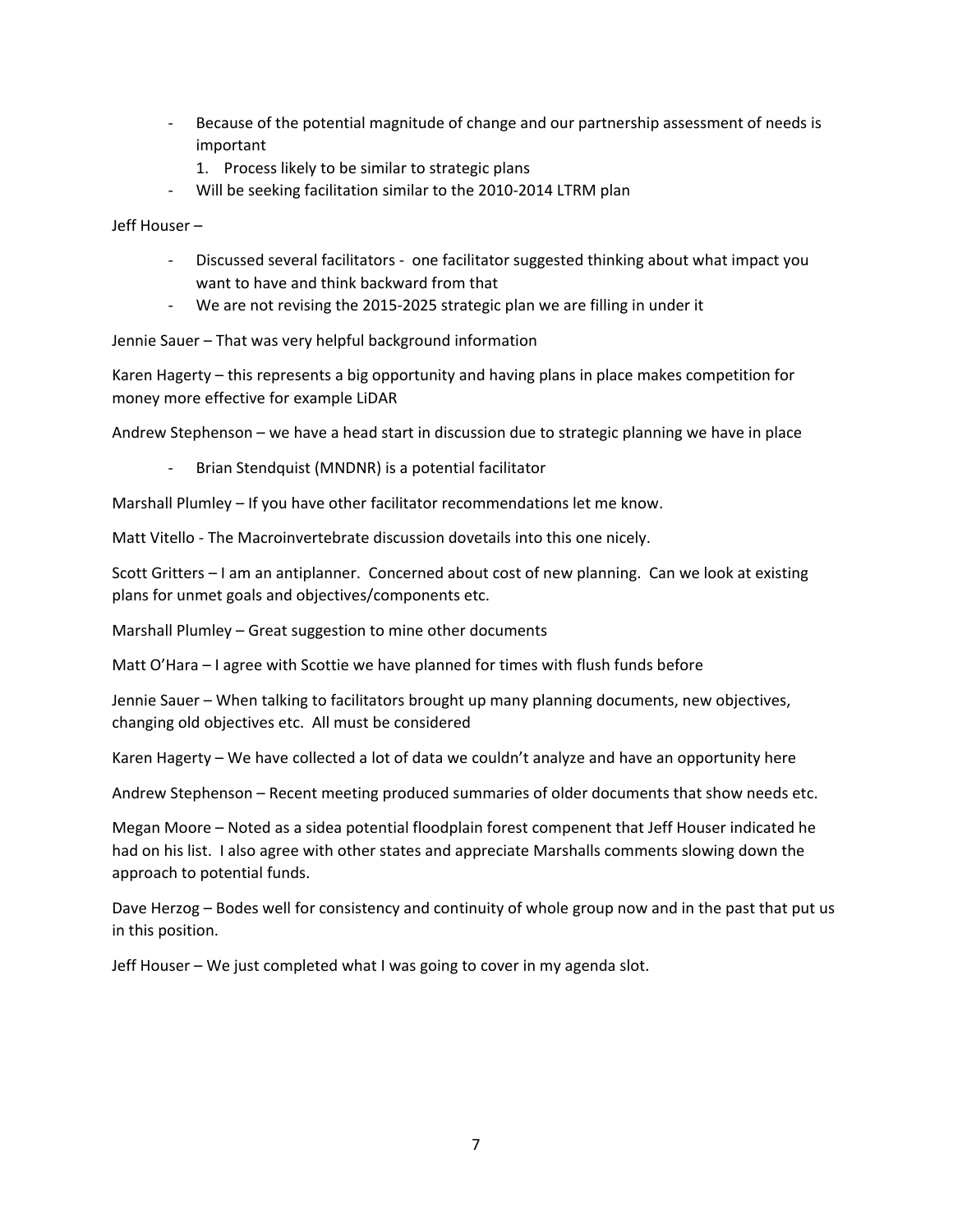- Fits nicely with previous topic
- Recent publications have indicated decline
- - Invertebrate Subgroup Participants: Steve DeLain(MN DNR), Scott Gritters (IA DNR), Shawn Giblin (WI DNR), Jim Lamer (IL NHS), Molly Sobotka (MDC), Jessica Fulgoni(MDC), Brian Gray (USGS), Ross Vander Vorste(UW-La Crosse)
	- 1. Scott and Steve took part in pre-2004 sampling
	- 2. Brian provided statistical expertise
- 2 Meetings in 1 week to keep fresh in mind
	- 1. Monday Dec 14, 2020. Two hour meeting to scope the issue.
	- 2. Friday Dec 18, 2020. Two hour meeting to come to consensus on 1-3 recommendations regarding UMRR invertebrate monitoring.
		- No action necessary was considered a potential recommendation.
		- **Each agency came to this meeting with 2-3 recommendations for the group to** consider.
- Five Major Themes (additional detail in embedded presentation)
	- 1. Reinstate Macroinvertebrate sampling
	- 2. More and More Targeted Sampling
	- 3. Add Contaminant/Toxin Sampling
	- 4. New Research Focal Area
	- 5. Greater Taxonomic Resolution

Formal Recommendations to UMRR Analysis Team:

- 1. Reinstate LTRM macroinvertebrate monitoring for five years beginning in 2022 using the same methods employed prior to 2004. Modifications to the prior methods would include:
	- Open River protocols related to site selection will be modified to account for large number of sites that can't be successfully sampled.
	- Mayfly samples will be retained in case further taxonomic and tissue analysis if desired.
- and abundance of benthic invertebrates. Potential factors to explore could include: 2. Develop a new research focal area (3.4): Understanding factors affecting the distribution
	- neonicotinoids
	- pyrethroids (bifenthrin)
	- other current-use pesticides
	- climate change (physical/geomorphic/hydrologic)
	- cyanotoxins
	- increasing hypoxia
	- improving water quality
	- substrates changes
	- wind speed and direction during major hatches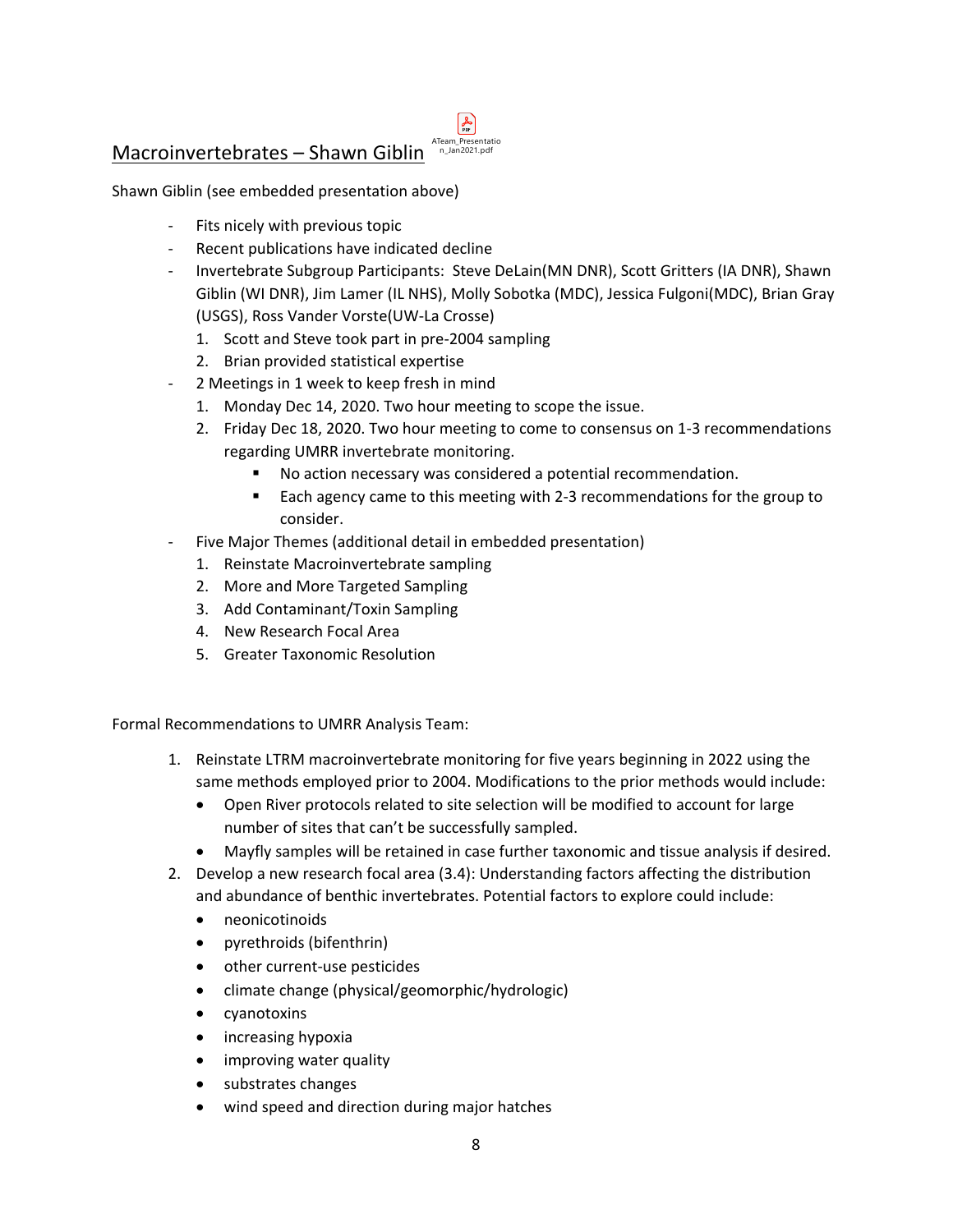Shawn Giblin – Brian Gray suggested change to 5 years to improve statistical power

- Open River folks will have to modify site selection
- Suggest retaining mayflies for tissue analysis

Questions from A-Team Reps (post-recommendation)

- Staffing-How will it work for people and time?
- Who will do further mayfly taxonomic work if moved forward?
- Compatibility of Open River Pre/Post if site selection altered?
- Statistics-Appropriate number of years to reinstate for?
- How well could faucet snails be tracked?
- a good one and I am happy to work with the subcommittee and UMRR partners to develop that focal area. Yes, we would like to see this developed. • The recommendation to develop a macroinvertebrate focal area for the next science meeting is
- additional information behind it before it can be effectively and fully considered. The rest of my • I think the first recommendation (restarting the macroinvertebrate component) still needs comments and questions are intended help develop that information.
- • It is important to have a clear goal, specific information need(s), or main question(s) stated to clarify the purpose of restarting the invertebrate component. My guess is that it is something like "Since 2004 has the invertebrate abundance changed enough that we should be concerned". Is that the most important question the sub-committee believes will be addressed with data from a reinstated macroinvertebrate component?

 these particular invertebrates over time and compared to previous LTRM data. Although recent that indicates an ecologically significant change to the population or ecosystem processes (e.g., that will facilitate direct comparison to the previous record of collection and will be statistically The overall goal of continuing collection of the LTRM invertebrate component will be to measure the magnitude and direction of trends (i.e., negative, positive, none) in abundance of evidence using radar imagery suggests that mayfly abundance in the Upper Mississippi have been reduced by 52% (2012-2019; Stepanian et al. 2019), there is no percentage decline known secondary production). We are proposing to reinstate invertebrate collection using methods robust to detect a temporal trend in invertebrate abundances.

We need this data to begin to asking relevant questions about these invertebrates.

- If so:
- • How much is "enough that we should be concerned"? That is, how small a change do we need to be able to detect with three years of data for this to be worth doing? 50% change? 25% confidence with the existing design? I believe if minimum size of the change that needs to be detected can be specified, we could determine the probability of being able to detect that change using the existing macroinvertebrate data. Bear in mind that this won't be a long-term change? 10% change? Will we be able to detect a change of that size with reasonable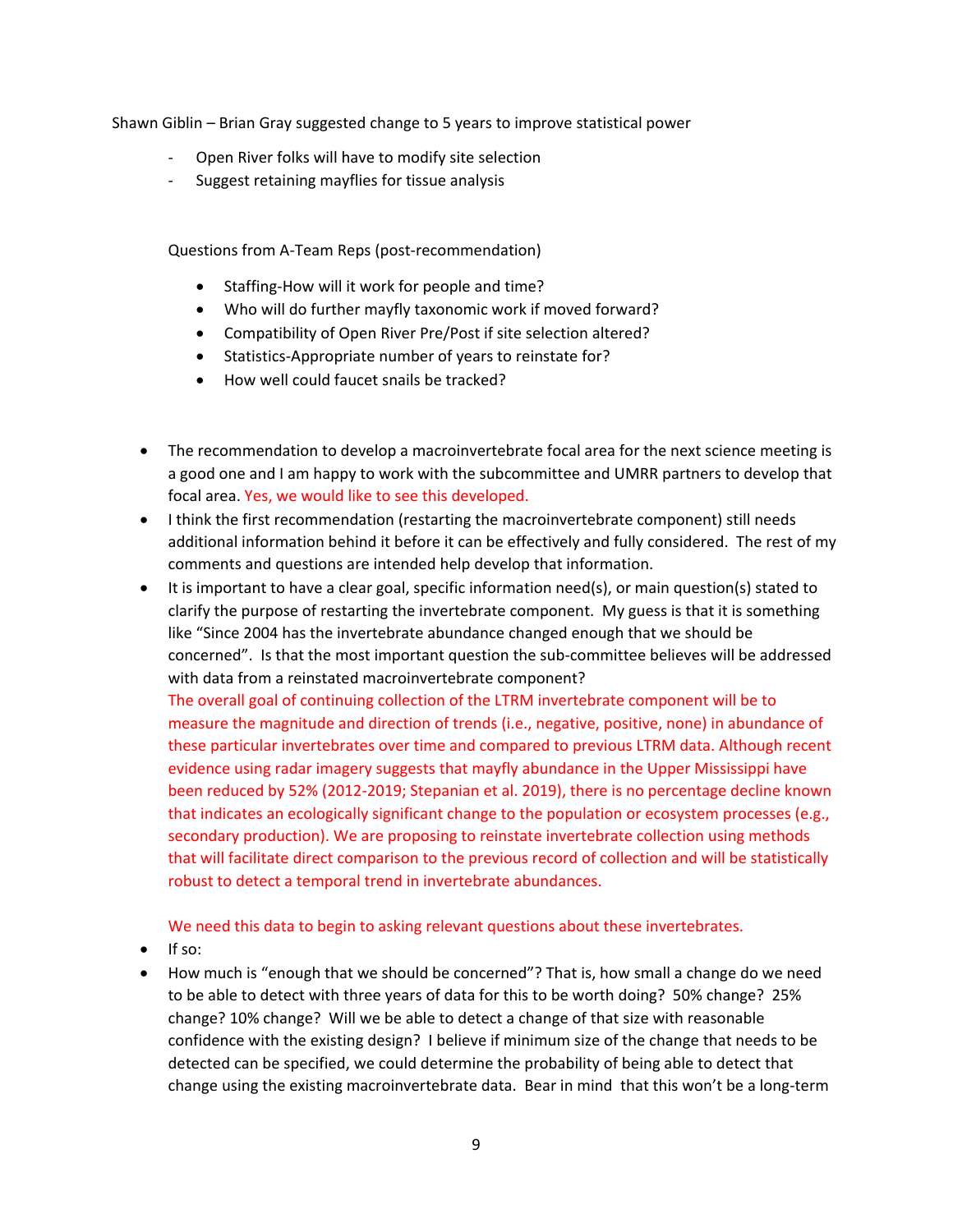trend analysis, but a comparison of years 1993 – 2004 and (for example) 2022 to 2024. We are well aware of this.

- • Which macroinvertebrates should be included? Just mayflies? Everything that was measured previously (if so, why?). Should additional taxa be included? Why or why not? Add faucet snails. Distinguish between dead/alive.
- Does an initial 3 (5) year pilot study need to be conducted in all 6 study reaches? Yes, but OR sampling design would be reworked.
- If not, what is the main question (or information need) that should be addressed? Will restarting the component produce that information? Is it the best way to produce that information?
- • Members of the sub-committee raised various issues and made suggestions for changes to the invertebrate component in the full recommendations document (Invert\_SubGroup\_Full\_Recommendations.docx). How are those issues and suggestions going to be addressed? These could be addressed under the new focal area.
- sampling. Related questions include: Does this include startup cost? Is 4% inflation customary? • What is the estimated cost of doing this? The cost of the macroinvertebrate component for 2004 was \$210,900 which is ~ \$290,800 in 2021 dollars. But additional conversations would be needed with all field stations to assess what they would need to conduct full macroinvertebrate Other similar expenditures have been less fruitful.
- • What, if any, additional staff will be needed at field stations? MN, MO and IA felt it could be accomplished with existing staff. Poll FS's.
- What equipment will need purchased? MO has everything, MN does (borrow mussel boat), WI does- remount. IA- remount. IL- Needs table/sieves.
- • Who will assume leadership of the pilot study / component? Would someone on the UMESC staff accept it as a "stretch assignment". Fund Jess Fulgoni (MO)?
- • The absence of macroinvertebrate data within LTRM since 2004 is a notable omission in the program, and there is clearly an interest in addressing that omission. I am interested in discussing whether restarting the macroinvertebrate component as it was is the best way for addressing existing macroinvertebrate information needs (see my above questions aimed at clarifying that information need).
- • Restarting the macro invertebrate component for three years would be a substantial investment. We need to be thoughtful about if and how to do so effectively. What priority is restarting the invertebrate component compare to other efforts that might be undertaken with those resources such as (simply as examples here), focused invertebrate studies specifically designed to address pressing questions related to macroinvertebrates, additional geomorphology / bathymetry, floodplain forest, or freshwater mussel work? Those areas are being addressed. Inverts are coming up continually in focal areas research. An original component that should come back. Stepaninan paper raises flags.
- questions at hand? Yes • Is restarting the macroinvertebrate component the best way to address the most important
- Macroinvertebrates are clearly an important part of that discussion, but there are other parts that need to be kept in mind. • As we will discuss on Monday, we need to begin assessing partnership information needs in the context of possible increases in UMRR appropriations given our recent increase in authorization.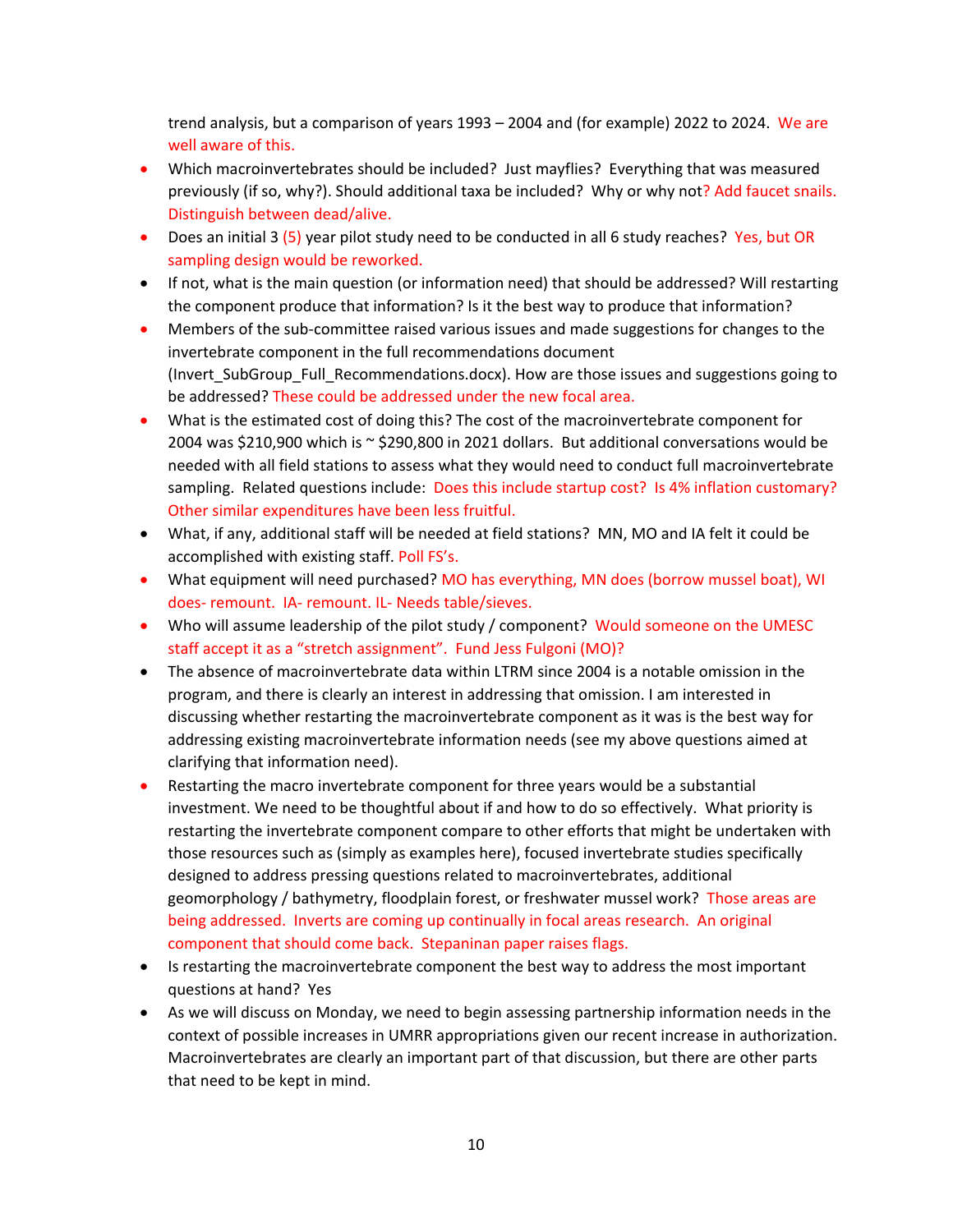• I've attached the macroinvertebrate component assessment report written by Jennie Sauer in 2005. It is a good reference document for this discussion as it moves forward.

**Discussion** 

- Need to focus on pre- post- comparisons

Jennie Sauer – Originally Mayflies, fingernail clams then added Zebra Mussels, then added presence/absence and abundance for everything.

Sauer 2005 report has good history.

Shawn Giblin – I read the report. It was well written

Megan Moore – Didn't see a criticism of restarting the component being timeframe of sampling.

 dedicated to inverts? Or was invert sampling taken care of by Fish/Veg/WQ? Deanne Drake - Prior to 2004/5 were there additional specialists at the field stations specifically

Jennie Sauer – Timing was a mix of before hatches and when stuff were staff were free.

Shawn Giblin – Sapling window of May  $1$  – June  $14<sup>th</sup>$  and shifted as it moved south

Scott Gritters - One field staff member did sampling 5-7 days depending on weather

- Worked up sample on way to the next site
- Rarely took anything back
- Continued surveys fr a few years to provide fingernail clam data for US FWS

Steve DeLain – Timeframe is critical on Pepin due to periods of calm winds

Nick Schlesser – Were all samples processed on the water?

Steve DeLain – 10-15% were brought back to the lab for QA/QC

Scott Gritters – lots of zeros in the data

- Cover lots of water then sampling would slow if they hit a "lively" sample

Karen Hagerty – Did you collect "other" site data. Related to Shawns question about sampling water, sediment, etc.

Jennie Sauer – Yes, categorical site data and vegetation presence absence

Shawn Giblin – The thought was to reinstate sampling and address further questions from there

Lauren Silvado – UMRBA has macroinvertebrate sampling

- Finishing pilot
- May be able to work on joint program
- If it is are their others to partner with?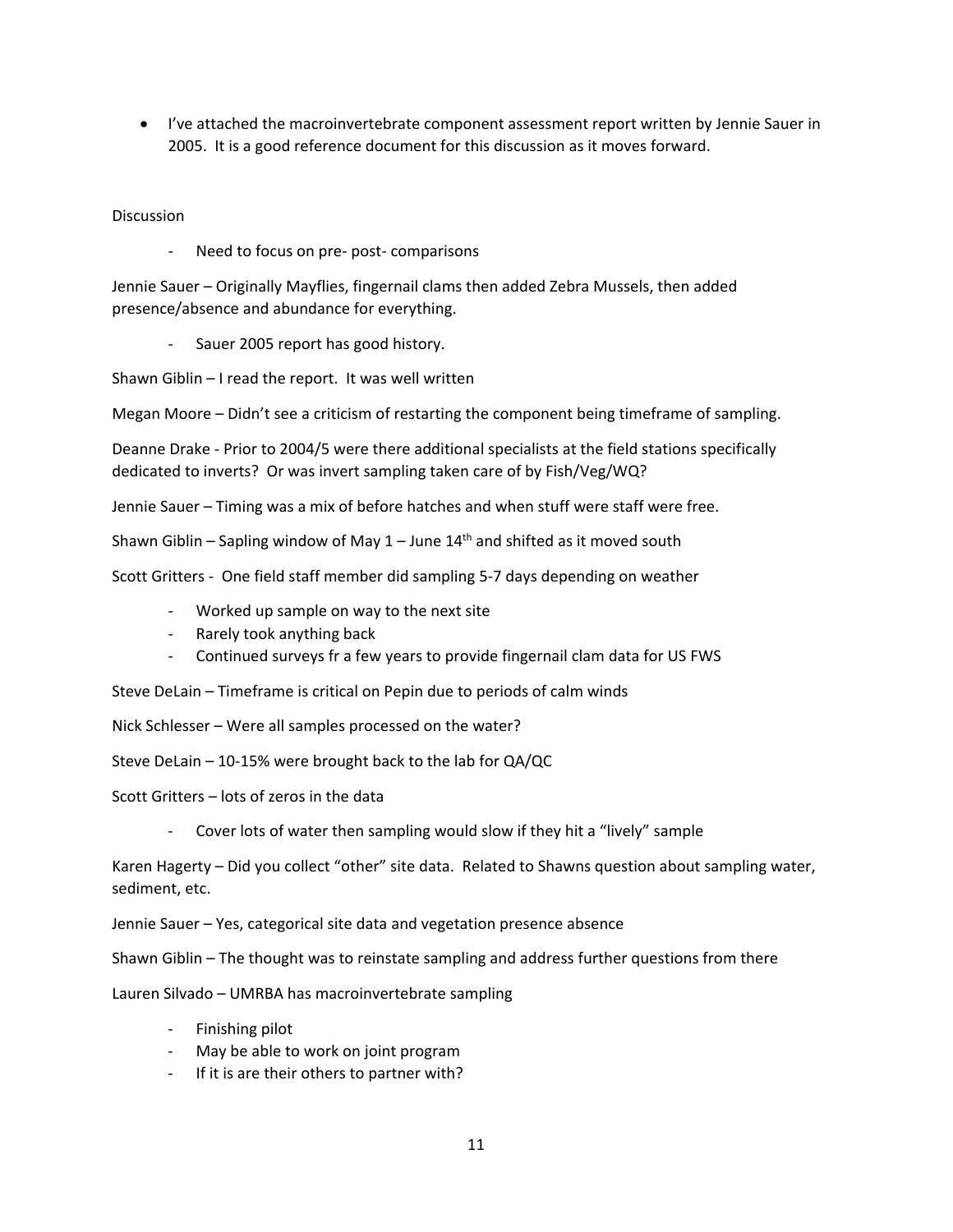Shawn Giblin – component puts more emphasis on soft sediments community instead of in the drift with a Hester Dendy.

 Karen Hagerty – opportunity to share or improve would be fantastic because I remember the open river had issues with sampling

 Jennie Sauer – different species, lots of sand, and high flow in the open river affected Ponar data (lots of zeros)

Dave Herzog – Open river had recognized issues from day one

- Masters student focused on those difficulties
- Strongly supports resurrection has student and white paper inputs

Matt O'Hara – Illinois supports resurrection with changes and caveats mentioned

- Lots of changes in the last 16 years
- Flooding, changes in deposition, Asian Carp, etc
	- o Want Jim Lamer and John Chick to have input

Steve Winter – USFWS generally is supportive, and is particularly supportive of faucet snail and fingernail clams as a focus

Shawn Giblin – Faucet snails were added to the list based on this recommendation

Nick Schlesser – do the southern changes affect comparability and if so do we need to address these changes

 John Chick - Suggest doing southern sampling with old methods to check for changes before changing protocol

Dave Herzog – Recommends a proposal be developed by the group for presentation to the A-Team

 Karen Hagerty – Would it make more sense to reinstate as a pilot to address concerns before modifications?

Jeff Houser - I am concerned each group may be anticipating different things from a restart.

Karen Hagerty – I agree and feel that we need to look at funding

Nick Schlesser – I agree we need to lay out a budget.

Karen Hagerty – In absence of additional money this would replace other science work and should be put through a prioritization process.

Shawn Giblin - Group would not be opposed to developing a proposal.

Jennie Sauer – Use the same proposal as science meeting.

John Chick – Need a bit more time to drag out and test old equipment as well

Shawn Giblin – The window of people with past experience in the program is closing

Karen Hagerty – Who would lead the component?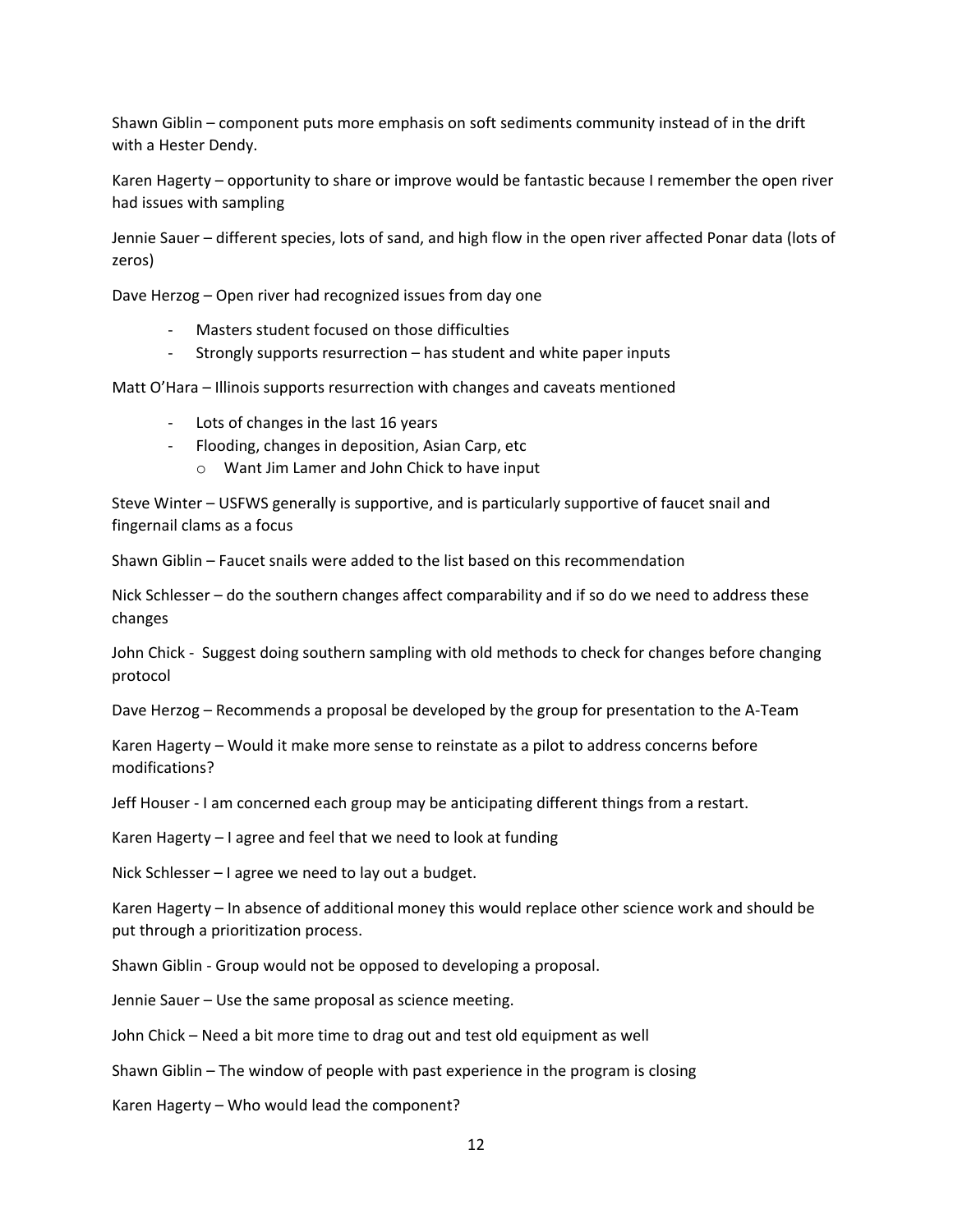Jennie Sauer – This would be part of the proposal being developed.

Shawn Giblin - Does LTRM do stretch assignments?

Jennie Sauer – Currently at UMESC staff is 100% or more booked.

Shawn Giblin – Maybe Jess Fulgoni?

Dave Herzog – Would need to have a conversation on staff in Missouri.

Neal Jackson -

- Neal Jackson –<br>- Seems to me there are two paths, one is the LTRM side and the other is the science support side. Are you talking about proposing adding the component to LTRM or proposing a pilot for science funding. Each would have a different path for funding it seems.
	- If a pilot project is the path forward, what would you learn from a pilot that would help make the decision of whether to add the sampling as a component? What is the future decision context?

 Karen Hagerty – 2021 is currently maxed out. In the future may be able to compete for funds from additional pots

Jennie Sauer – Currently is difficult to add because LTRM base went over already on its budget.

Marshall Plumley – I agree with Karen. Because the program is fully funded it is about tradeoffs and what priority work is.

Shawn Giblin – Subgroup is willing to for go other things to bring the component back.

Scott Gritters – I think this will be ranked high by most or all agencies.

Nick Schlesser – DO we need to rank this in a science meeting?

Jeff Houser - Lots of advantages to running through a science proposal.

Kathi Jo Jankowski – Science meeting prep is a good way to approach

Steve DeLain – identified lots of river changes that will need to be addressed (new communities etc)

Steve Winter – Proposal is a good approach

Jim Lamer – Proposal a good idea

Megan Moore – Very little cost to do project in May (minor costs)

- Who is going to be PI?
- Maybe could still do work in May 2022 with funding in time for analysis work,

John Chick – Funding works through university.

Deanne Drake – Worried COVID will push projects into a restart.

Dave Herzog – I think we could process samples.

Jeff Houser – Two ideas: developing a proposal and when to consider the proposal.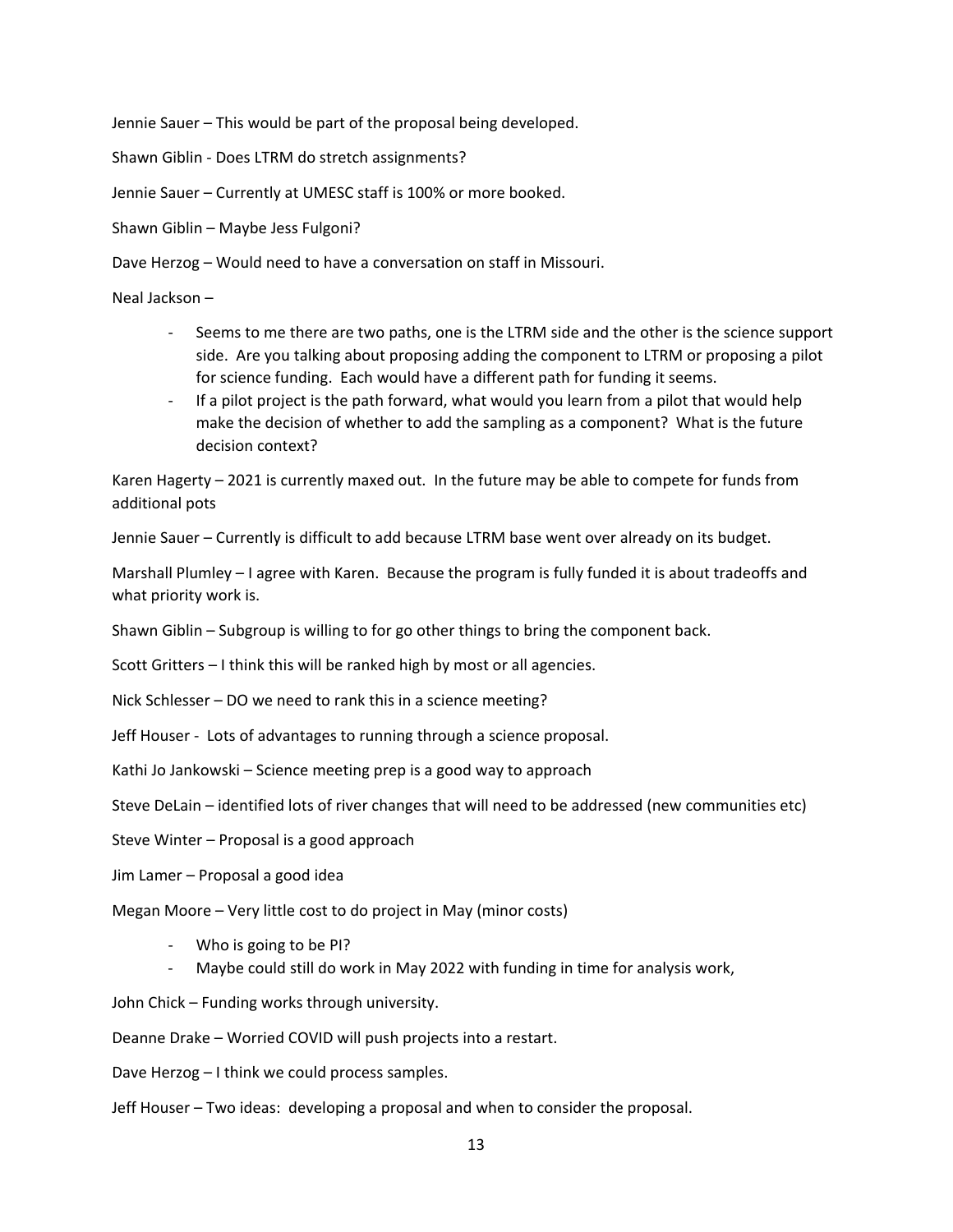Shawn Giblin – Will update A-Team as proposal is developed (Update will be added to A-Team Agenda) Jeff Houser – No need for a specific focal area recommendation

- I will listen in on discussions to facilitate development of the focal area

Jim Fischer –

- Ask the field stations to think about tradeoffs at field stations (what won't get done?)
- When dropped stations said they were busy and the sampling limited other work.

Karen Hagerty – Encourage mention of UMRBA sampling and how information can be leveraged.

Shawn Giblin – We can do that.

Karen Hagerty – For Jennie and Jeff – the past component had a PI with costs

Jeff Houser – will need to be sorted our during the proposal process

Shawn Giblin – Will contact field stations for equipment and availability

### COVID Updates

MN updates:

- No changes
- Vaccination proceeding (months off for many staff)
- Maybe no interns in 2021

### WI updates:

- No changes
- Maybe no seasonals in 2021

### IA updates:

- No changes
- ~30% in office and 70% at home
- Massive increase in use

### IL updates:

- No changes
- Hybrid work
- Jim Lamer Planning on similar to 2020
- John Chick 50/50 office/home by day offset scheduling and spreading over 10,000ft<sup>2</sup> of office space

MO update:

- No change
- Cos on near list
- 2 internal cases despite masking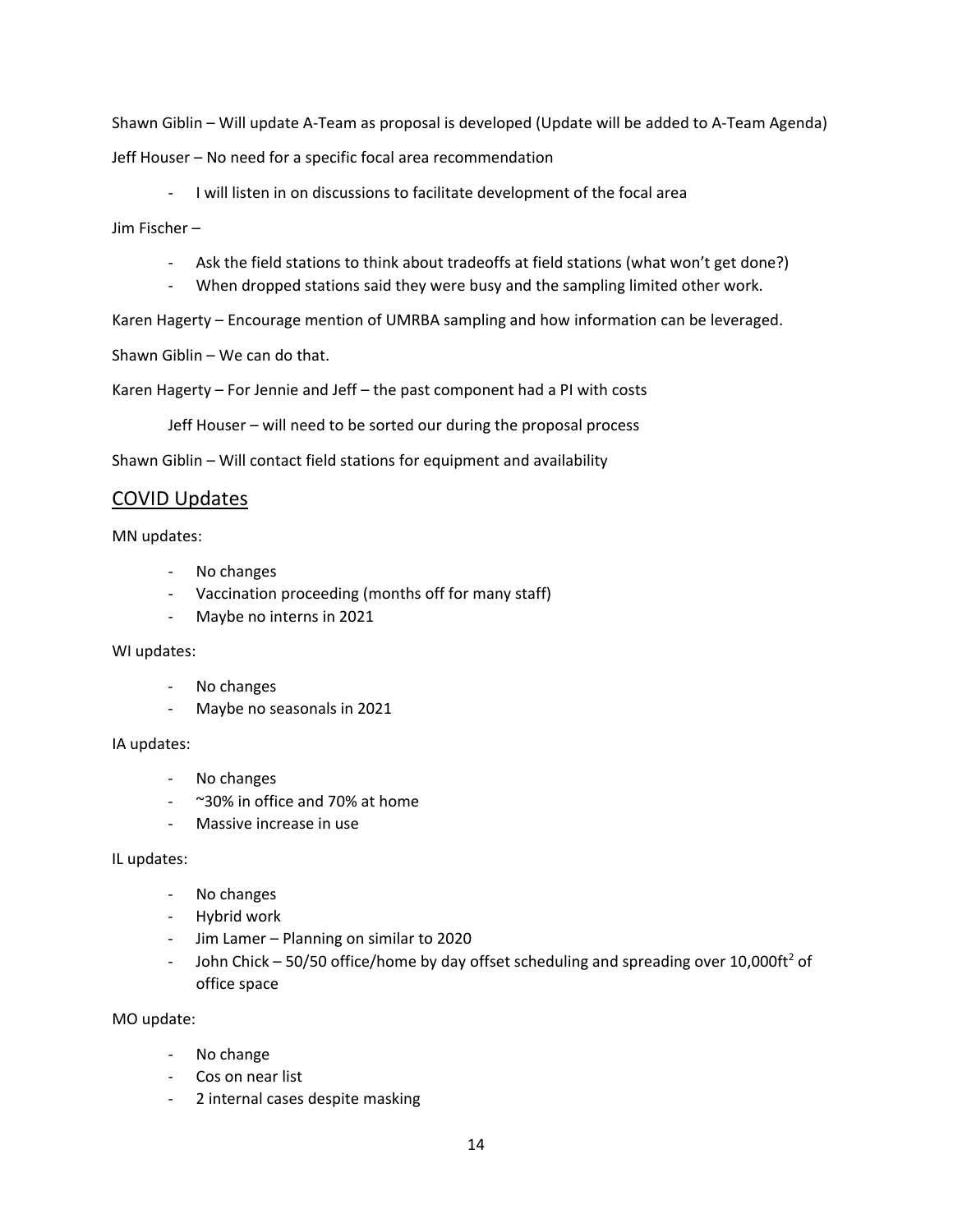### USFWS updates:

- No changes

### UMESC updates:

- No changes
- Water quality lab folks staggered at lab
- Waiting on federal orders from executive orders

### USACE updates:

- No change in Rock Island
- Some vaccinations

### Wrap up

Jennie Sauer – Dave Bierman can pass on the thanks of the group to Mel Bowler who retired recently.

Nick Schlesser - Can you fill that position?

Dave Bierman – Hopefully. Kyle Bales is also moving to the Corps so Iowa will have two positions to fill.

Shawn Giblin motioned to adjourn and Matt O'Hara seconded with unanimous approval.

Follow up note on the Charter approval process:

 After submitting the approved charter language (voted on in the meeting) to the UMRR CC they had a meeting discussing the changes and sent a response to me with two suggestions:

- **1) Remove the line "e.g., through operationalizing adaptive management at the project or larger scale" from the A-Team's responsibility #7**, as additional conversations are needed regarding how the program will define adaptive management prior to operationalizing.
- **2) A potential rewording for Role #3 was suggested as "3. Advise the UMRR CC regarding the technical implications of decisions affecting LTRM, including policy, programmatic, and budget matters."**

 produced is included on the next page, but was not completely successful. The final approval of When I presented the comments from the UMRR CC to the A-Team representatives the proposed changes caused several representatives to raise concerns. I attempted to address the concerns and develop set of options capable of producing text acceptable to all parties. The text of the e-mail I language will hopefully occur at the upcoming spring meeting of the A-Team.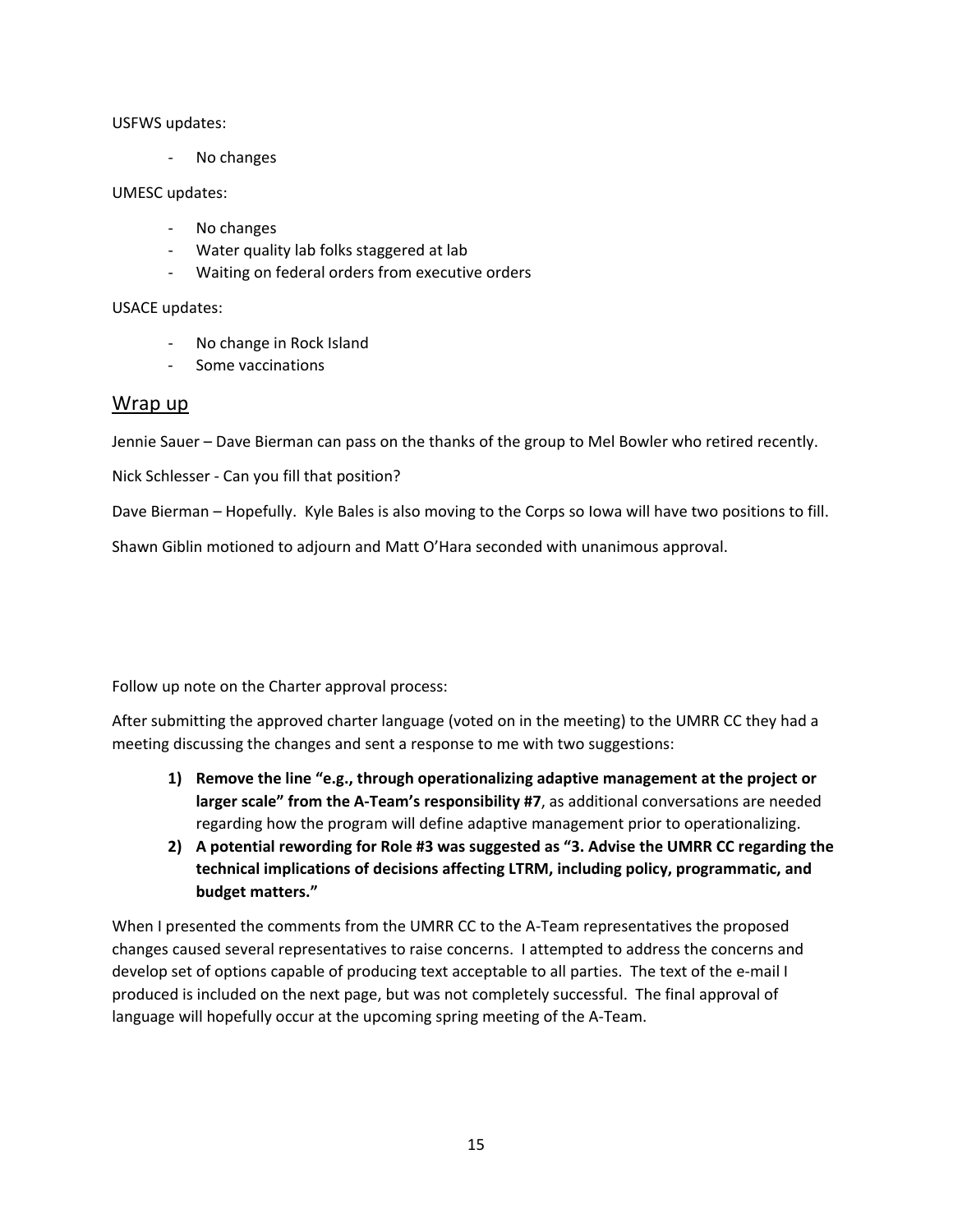Hi all,

 Just following up on the e-mail I sent last week. Several folks have responded with potential concerns and others with acceptance of the current language so since we are short on time I want folks to know where we sit.

The three concerns that have been expressed revolve around:

 "The A-Team serves as an advisory body to the Upper Mississippi River Restoration 1) The perceived conflict between the last sentence of the introductory paragraph (specifically the highlighted section), with role and responsibility #3. Coordinating Committee (UMRR CC) and advises the U.S. Army Corps of Engineers (Corps) and the U.S. Geological Survey (USGS) on technical issues that do not raise policy or budgetary concerns."

"3. Advise the UMRR CC regarding the technical implications of policy, programmatic, and budget decisions affecting LTRM."

 I think the current language has a subtle but important difference in meaning where the policy or budget changes while #3 implies that we are tasked with relaying potential implications of such changes if they were to occur. That being said one potential solution would be to end the introductory paragraph at technical issues such that it would read: "The A-Team serves as an advisory body to the Upper Mississippi River Restoration and the U.S. Geological Survey (USGS) on technical issues." first paragraph implied that the role of the A-Team is not to initiate changes requiring Coordinating Committee (UMRR CC) and advises the U.S. Army Corps of Engineers (Corps)

- forward perspectives from stakeholders separate from UMRRCC direction. As I recall this stakeholders and the public at regularly scheduled meetings. Again this concern could likely be addressed by striking the highlighted language above. This would in no way limit the UMRR CC from passing on concerns from the public and could alleviate concerns 2) Wisconsin has raised a concern about specific responsibility #6: "6. Ensure that perspectives of interested stakeholders and members of the public are considered by the team at its regularly scheduled meetings, as directed by the UMRR CC." In particular they worry that the highlighted section implies a lack of independence to bring was language added to relieve the A-Team from a prior responsibility to address Wisconsin has about the independence of the A-Team in the charter language.
- 3) Expressed by the UMRR CC (green text below) the third issue revolves around specific "7. Promote integration of HREP and LTRM. e.g., through operationalizing adaptive management at the project or larger scale." responsibility #7: